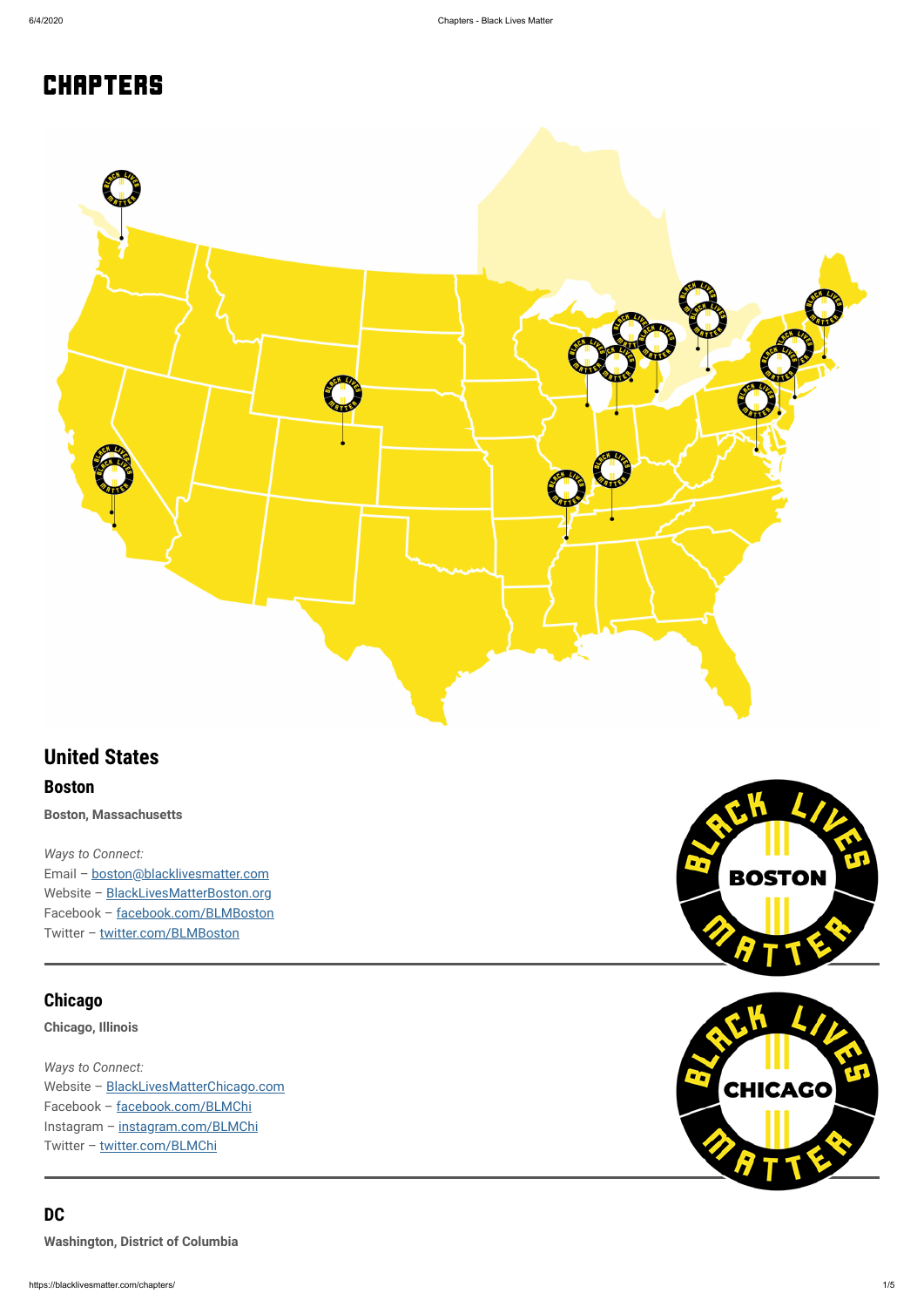









Website - [liberationpac.org/BLMLansing](http://liberationpac.org/blmlansing) Facebook – [facebook.com/BLMLansing](https://facebook.com/blmlansing) Twitter - [twitter.com/BLMLansing](https://twitter.com/blmlansing)

*Ways to Connect:* Email – [info@dcblm.org](mailto:info@dcblm.org) Website - [BlackLivesMatterDMV.org](http://blacklivesmatterdmv.org/) Facebook – [facebook.com/BLMDC](https://facebook.com/blmdc) Instagram - [instagram.com/BlackLivesMatterDC](https://instagram.com/blacklivesmatterdc) Twitter – [twitter.com/DMVBlackLives](https://twitter.com/dmvblacklives)

*Ways to Connect:* Email – [leadership@blmdetroit.com](mailto:leadership@blmdetroit.com) Website – [BLMDetroit.com](http://blmdetroit.com/) Facebook – [facebook.com/DetroitBLM](https://facebook.com/detroitblm) Twitter - [twitter.com/DetroitBLM](https://twitter.com/detroitblm)

#### **Denver**

**Denver, Colorado**

*Ways to Connect:* Email – [emailblmla@gmail.com](mailto:emailblmla@gmail.com) Website – [BLMLA.org](http://blmla.org/) Facebook – [facebook.com/BLMLA](https://facebook.com/blmla) Instagram – [instagram.com/BLMLosAngeles](https://instagram.com/blmlosangeles) Twitter - [twitter.com/BLMLA](https://twitter.com/blmla)

*Ways to Connect:* Email – [blacklivesmatter5280@gmail.com](mailto:blacklivesmatter5280@gmail.com) Website – [BlackLivesMatter5280.WordPress.com](http://blacklivesmatter5280.wordpress.com/) Facebook – [facebook.com/BlackLivesMatter5280](https://facebook.com/blacklivesmatter5280) Instagram – [instagram.com/BLM5280](https://instagram.com/blm5280) Twitter – [twitter.com/BLM5280](https://twitter.com/blm5280)

## **Detroit**

**Detroit, Michigan**

## **LA**

**Los Angeles, California**

## **Lansing**

**Lansing, Michigan**

*Ways to Connect:*

### **Long Beach**

**Long Beach, California**

*Ways to Connect:*

Email – [lbcblacklivesmatter@gmail.com](mailto:lbcblacklivesmatter@gmail.com)

Website – [BlackLivesMatterLBC.WordPress.com](http://blacklivesmatterlbc.wordpress.com/)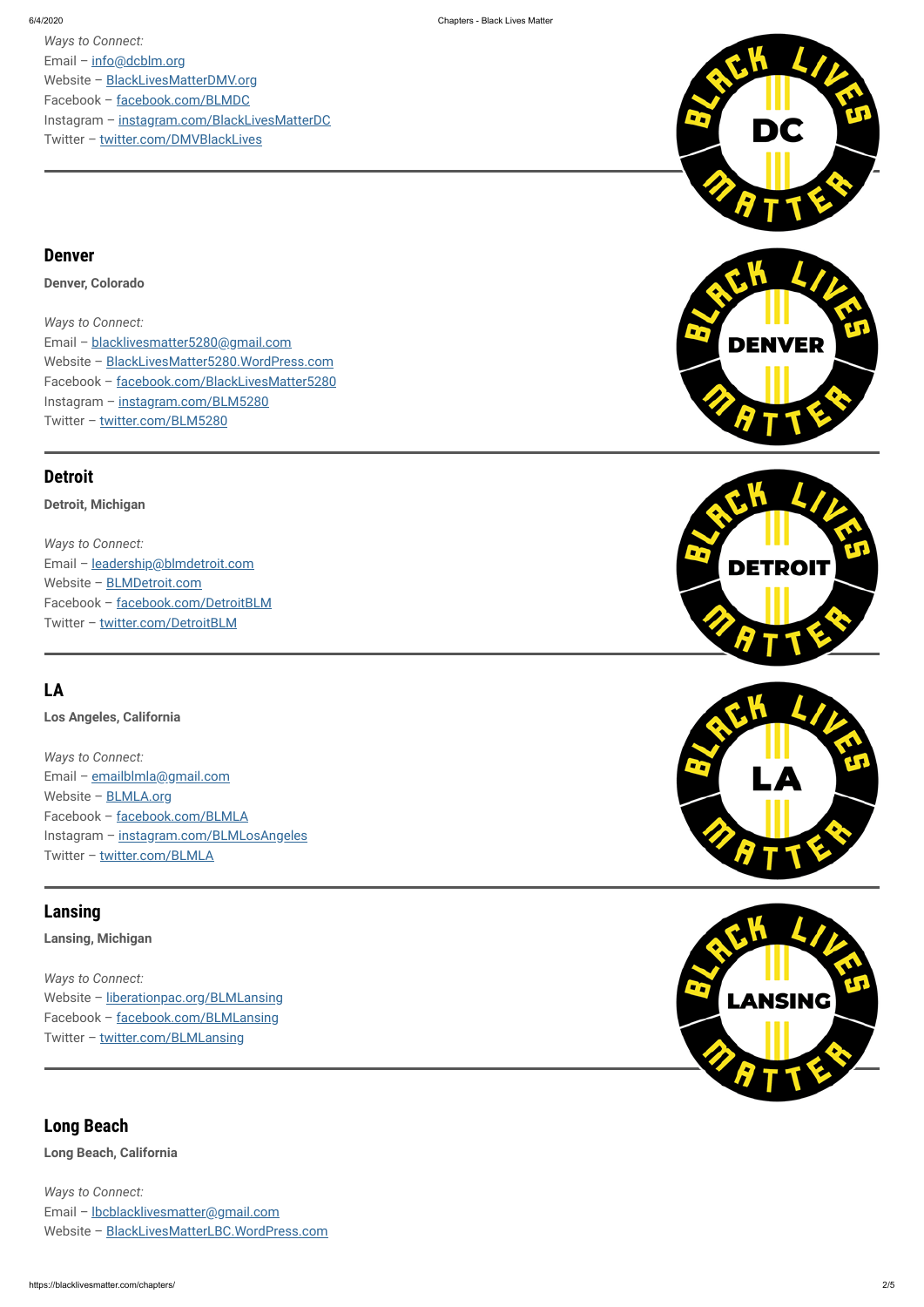Facebook – [facebook.com/Groups/BlackLivesMatterLBC](https://facebook.com/groups/blacklivesmatterlbc) Instagram – [instagram.com/BLMLBC](https://instagram.com/blmlbc) Twitter - [twitter.com/BLMLBC](https://twitter.com/blmlbc)

### **Official Black Lives Matter Memphis Chapter**

*Ways to Connect:* Email – [BlackLivesMatterMemphis@Gmail.com](mailto:blacklivesmattermemphis@gmail.com) Facebook – [facebook.com/BLMMemphis](https://facebook.com/blmmemphis) Twitter - [twitter.com/BLMMemphis](https://twitter.com/blmmemphis)

*Ways to Connect:* Website – [BlackLivesMatterNashville.WordPress.com](https://blacklivesmatternashville.wordpress.com/) Facebook – [facebook.com/BlackLivesMatterNashville](https://facebook.com/blacklivesmatternashville) Instagram - [instagram.com/BLM\\_Nashville](https://instagram.com/blm_nashville) Twitter - [twitter.com/BLM\\_Nashville](https://twitter.com/blm_nashville)

**Memphis, Tennessee**

*Ways to Connect:* Website - [BlackLivesMatterNYC.com](https://blacklivesmatternyc.com/) Facebook – [facebook.com/BlackLivesMatter](https://facebook.com/BlackLivesMatter) Instagram – [instagram.com/BLMNYC](https://instagram.com/blmnyc) Twitter - [twitter.com/BLMNYC](https://twitter.com/blmnyc)

### **Nashville**

**Nashville, Tennessee**

## **NYC**

**New York, New York**

## **Philly**

**Philadelphia, Pennsylvania**

*Ways to Connect:* Email – [BlackLivesMatterPhilly@Gmail.com](mailto:blacklivesmatterphilly@gmail.com)











Website – [BLMPhilly.com](http://blmphilly.com/)

Facebook – [facebook.com/BlackLivesMatterPhilly](https://facebook.com/blacklivesmatterphilly)

Instagram - [instagram.com/BLMPhilly](https://instagram.com/blmphilly)

Twitter - [twitter.com/BLMPhilly](https://twitter.com/blmphilly)

#### **South Bend**

**South Bend, Indiana**

*Ways to Connect:*

Email – [blm.southbend@gmail.com](mailto:blm.southbend@gmail.com)

Website - [BlackLivesSouthBend.com](http://blacklivessouthbend.com/)

Facebook – [facebook.com/BlackLMSouthBend](https://facebook.com/BlackLMSouthBend)